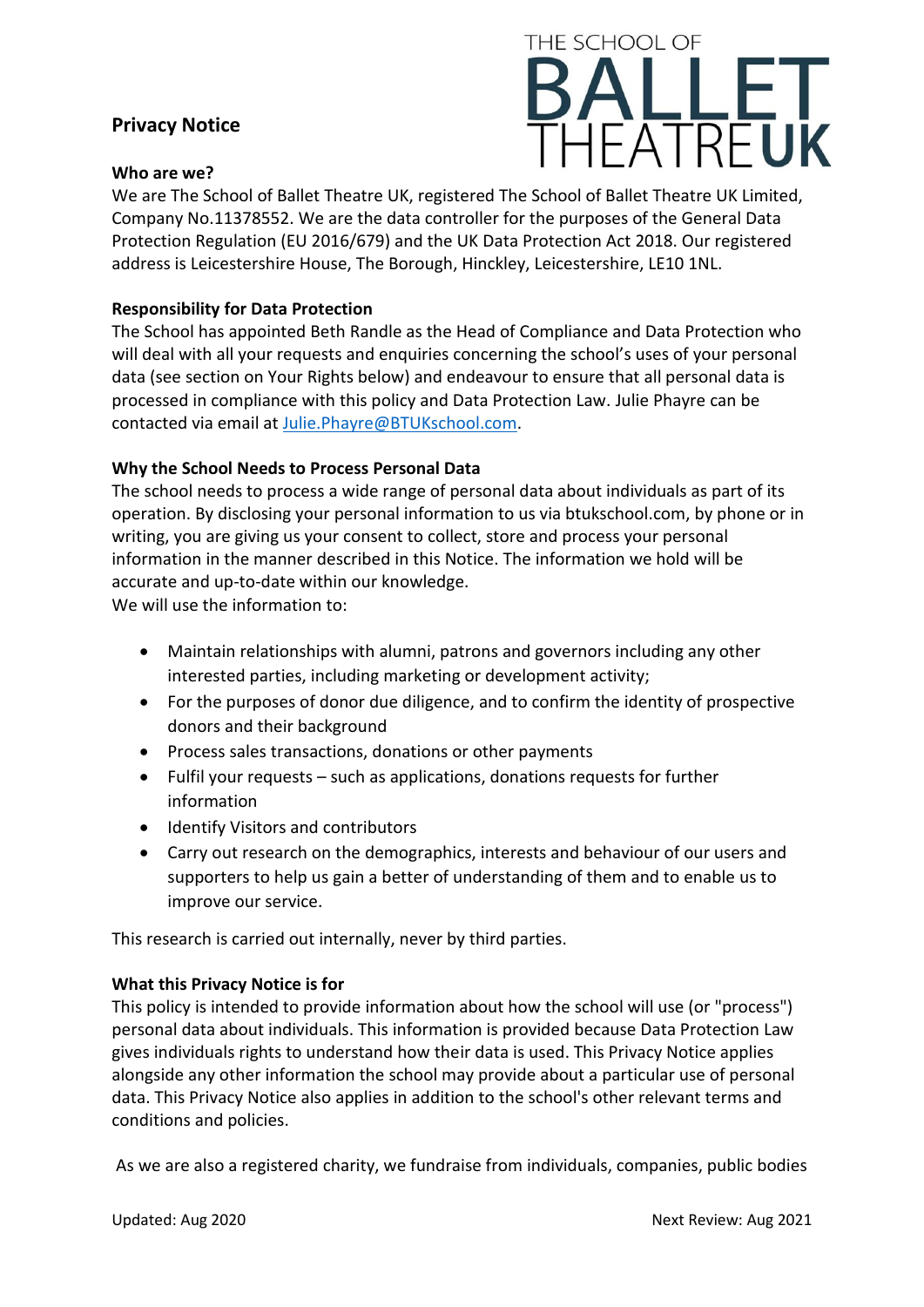and private trusts and foundations. This includes approaching those who want to support us. Fundraising also helps to ensure the financial viability of our school for bursaries and development projects.

# **Types of Personal Data Processed by The School**

This will include by way of example:

- names, addresses, telephone numbers, e-mail addresses and other contact details;
- bank details and other financial information for those who donate money to the school and apply for Means Tested Funding;
- Gift Aid Status;
- potential for business and work details

# **How the School Collects Data**

We collect and store personal and non-personal data that you may volunteer as part of registering, attending any Events by The School of Ballet Theatre UK, auditioning or via donation forms, newsletter sign ups or in connection with a specific project or event. However in some cases personal data may be supplied by third parties (for example another parent, or member of staff) but this will only be where you have indicated an interest in the school and its activities and on first contact with you we will ask for your consent to continue to contact you.

# **Who has Access to Personal Data and Who The School Shares it With**

Occasionally, and in line with Data Protection Law, the school will need to share personal information relating to its community with third parties for processing, such as:

**MailChimp**: to deliver our e-newsletters. By signing up to our e-newsletter you acknowledge that the information you provide will be transferred to MailChimp for processing in accordance with their **[Privacy](https://164.39.188.52/owa/redir.aspx?C=H0o-FsTBskKC5kUuciuLqnQmgNgbxtUIAIS_J7PscmxR7I1uCFGCzKIl7j1ahqJLfEQbTHCuqYQ.&URL=https%3a%2f%2fmailchimp.com%2flegal%2fprivacy%2f) Policy and Terms**. We gather statistics around email opening and clicks using industry standard technologies to help us to monitor and improve our e-newsletters. You will stay subscribed, unless you unsubscribe, which you can do at any time by clicking 'unsubscribe' in the footer of each email. However, within any 24 month period, we may ask *inactive* subscribers to reconfirm consent.

**Eventbrite**: for online ticketing and registration for events (including workshops, masterclasses, Open Days and a range of events or activities). The School only collects and stores your personal information in order to register and facilitate your attendance at the 'event' and to request feedback post-event. We will not use your personal information for marketing and communications purposes unless you have expressly opted in to receive ongoing marketing materials or have sign up for an e-newsletter.

**My Attendance Tracker**: used as a database system for all our students' and parents' details. We use this software to, record and monitor attendance and log emergency contact details. We will not use your personal information for marketing and communications purposes.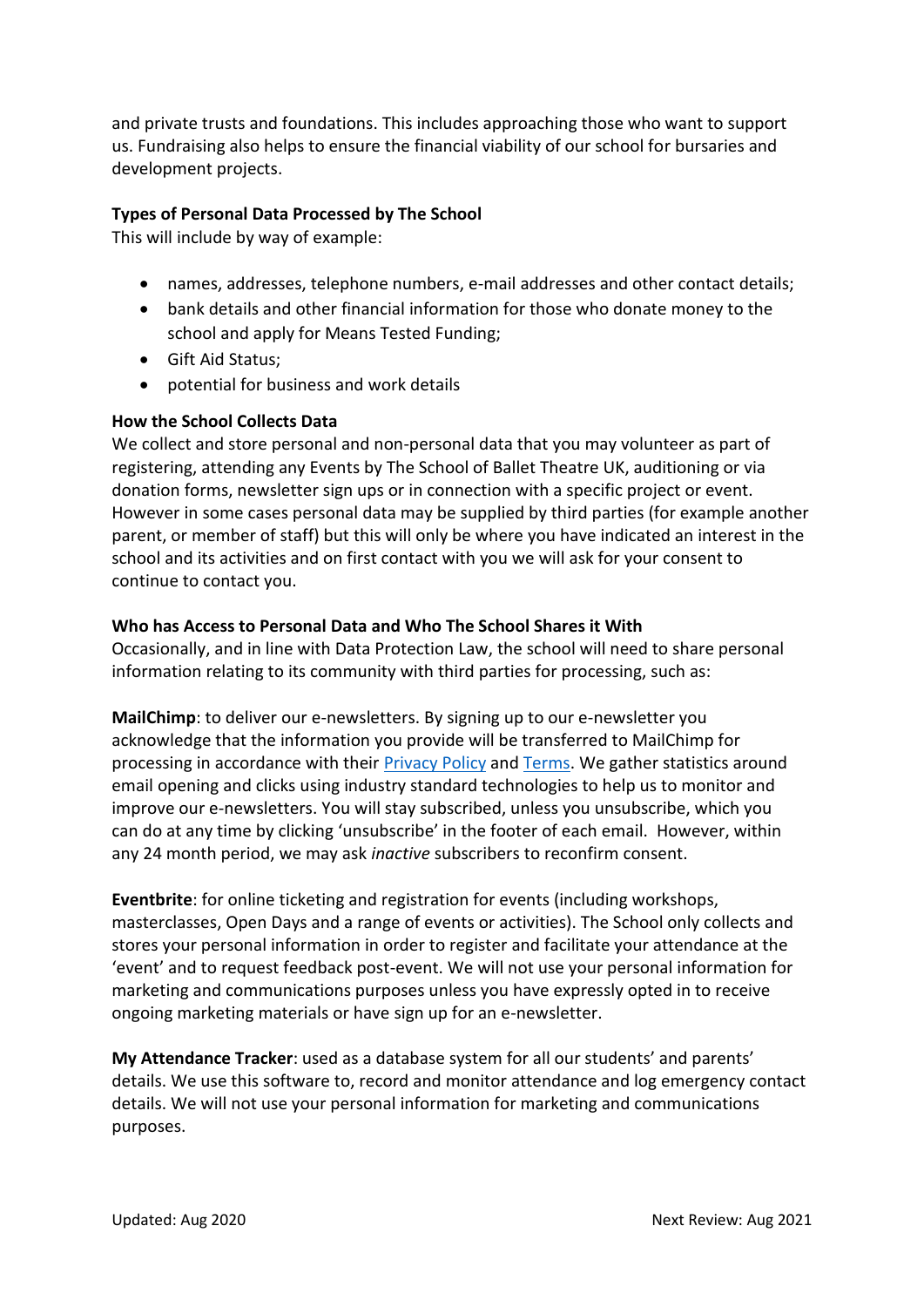**IT systems, web developers or cloud storage providers:** This is always subject to contractual assurances that personal data will be kept securely and only in accordance with the school's specific directions.

For the most part, personal data collected by the school will remain within the school and will be processed by appropriate individuals only in accordance with access protocols (i.e. on a 'need to know' basis). While we cannot ensure or guarantee that loss, misuse, or alteration of data will not occur when it is under our control, we use our best efforts to try to prevent this.

Unfortunately, the transmission of data across the internet is not completely secure and while we do our best to try to protect the security of your information we cannot ensure or guarantee that loss, misuse or alteration of data will not occur while data is being transferred.

# **How Long we Keep Personal Data**

The school will retain personal data securely and only in line with how long it is necessary to keep for a legitimate and lawful reason. If you have any specific queries about how our retention policy is applied, or wish to request that personal data that you no longer believe to be relevant is considered for erasure, please contact Beth Randle. However, please bear in mind that the school will often have lawful and necessary reasons to hold on to some personal data even following such request. A limited and reasonable amount of information will be kept for archiving purposes, for example; and even where you have requested we no longer keep in touch with you, we will need to keep a record of the fact in order to fulfil your wishes (called a "suppression record"). For information regarding retention periods please email the school on [info@btukschool.com](mailto:info@btukschool.com).

# **Keeping in Touch and Supporting The School**

Where you have shared your details with us, the school will use your contact details to keep you updated about the activities of the school, or alumni and parent events of interest, including by sending updates and newsletters, by email and by post.

Unless the relevant individual objects, the school will also:

Contact individuals, parents and/or alumni by post and email in order to promote and raise funds for the school [and, where appropriate, other worthy causes];

Should you wish to limit or object to any such use, or would like further information about them, please contact the School in writing.

You always have the right to withdraw consent, where given, or otherwise object to direct marketing or fundraising. However, the school is nonetheless likely to retain some of your details (not least to ensure that no more communications are sent to that particular address, email or telephone number).

### **Your Rights**

### **Rights of access, etc.**

Individuals have various rights under Data Protection Law to access and understand personal data about them held by the school, and in some cases ask for it to be erased or amended or have it transferred to others, or for the school to stop processing it – but subject to certain exemptions and limitations. If you wish to access your personal data, or wish it to be transferred to another person or organisation, or have an objection to how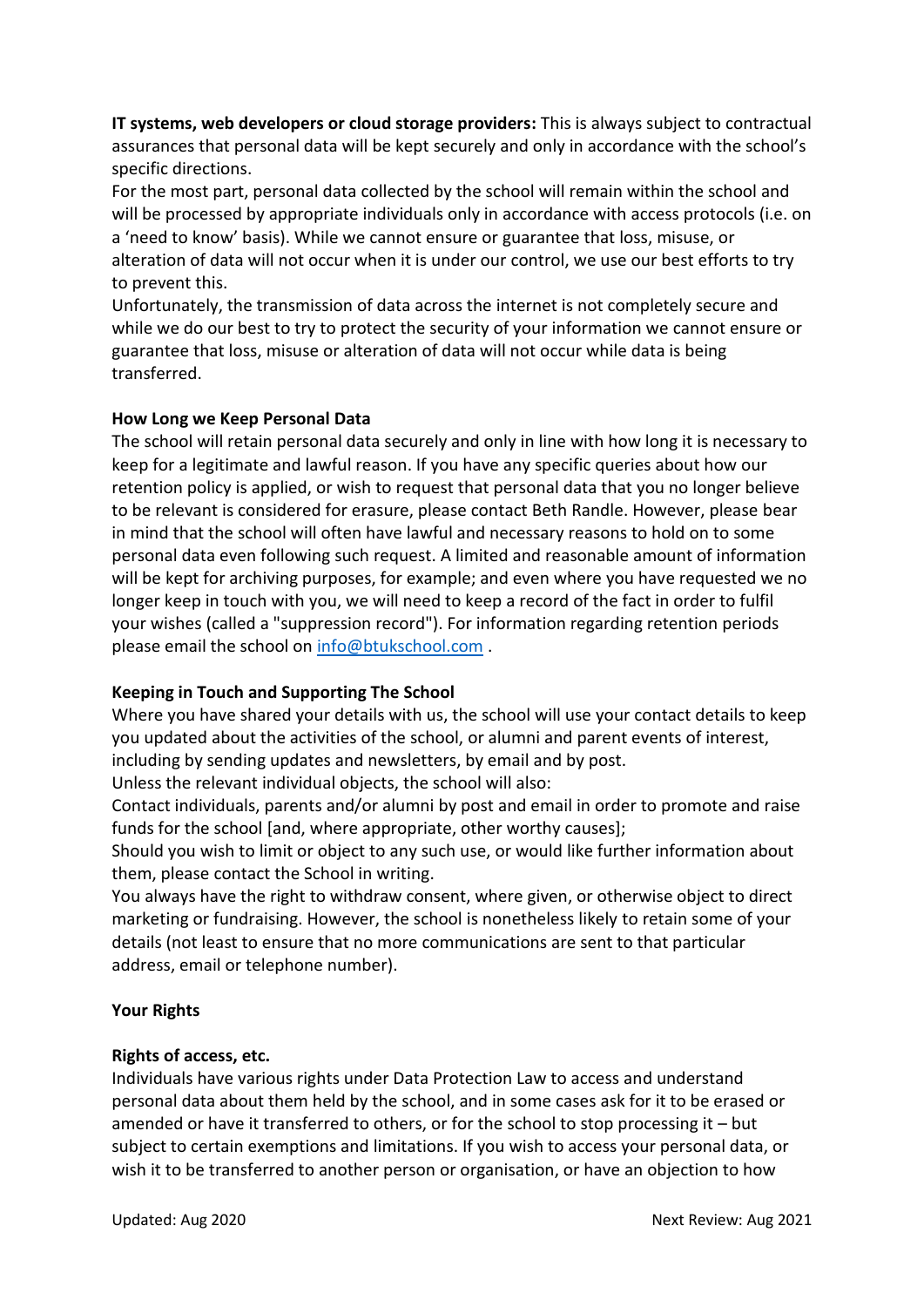your personal data is used, please send your request in writing to Julie Phayre, [Julie.Phayre@btukschool.com](mailto:Julie.Phayre@btukschool.com)

The school will endeavour to respond to any such written requests as soon as is reasonably practicable and in any event within statutory time-limits (which is one month in the case of requests for access to information). The school will be better able to respond quickly to smaller, targeted requests for information. If the request for information is manifestly excessive or similar to previous requests, the school may ask you to reconsider, or require a proportionate fee, where Data Protection Law allows it.

### **Requests that cannot be fulfilled**

You should be aware that the right of access is limited to your own personal data, and certain data is exempt from the right of access. This will include information which identifies other individuals (and parents need to be aware this may include their own children, in certain limited situations – please see further below), or information which is subject to legal privilege (for example legal advice given to or sought by the school, or documents prepared in connection with a legal action). You may have heard of the "right to be forgotten". However, we will sometimes have compelling reasons to refuse specific requests to amend, delete or stop processing your personal data: for example, a legal requirement, or where it falls within a legitimate interest identified in this Privacy Notice. All such requests will be considered on their own merits.

### **Consent**

Where the school is relying on consent as a means to process personal data, any person may withdraw this consent at any time. Examples where we do rely on consent are: certain types of uses of images, certain types of fundraising activity, subscribing to Newsletters. Please be aware however that the school may not be relying on consent but have another lawful reason to process the personal data in question even without your consent. That reason will usually have been asserted under this Privacy Notice, or may otherwise exist under some form of contract or agreement with the individual (e.g. an employment or parent contract, or because a purchase of goods, services or membership of an organisation such as an alumni or parents' association has been requested).

### **Whose rights?**

The rights under Data Protection Law belong to the individual to whom the data relates

### **Data Accuracy and Security**

The school will endeavour to ensure that all personal data held in relation to an individual is as up to date and accurate as possible. Individuals must please notify info@btukschool.com of any changes to information held about them. You have the right to request that any outof-date, irrelevant, inaccurate information or any other data about you, is erased or corrected (subject to certain exemptions and limitations under Data Protection Law): please see above for details of why the school may need to process your data, of who you may contact if you disagree. The school will take appropriate technical and organisational steps to ensure the security of personal data about individuals, including policies around use of technology and devices, and access to school systems. All staff and governors will be made aware of this policy and their duties under Data Protection Law and receive relevant training.